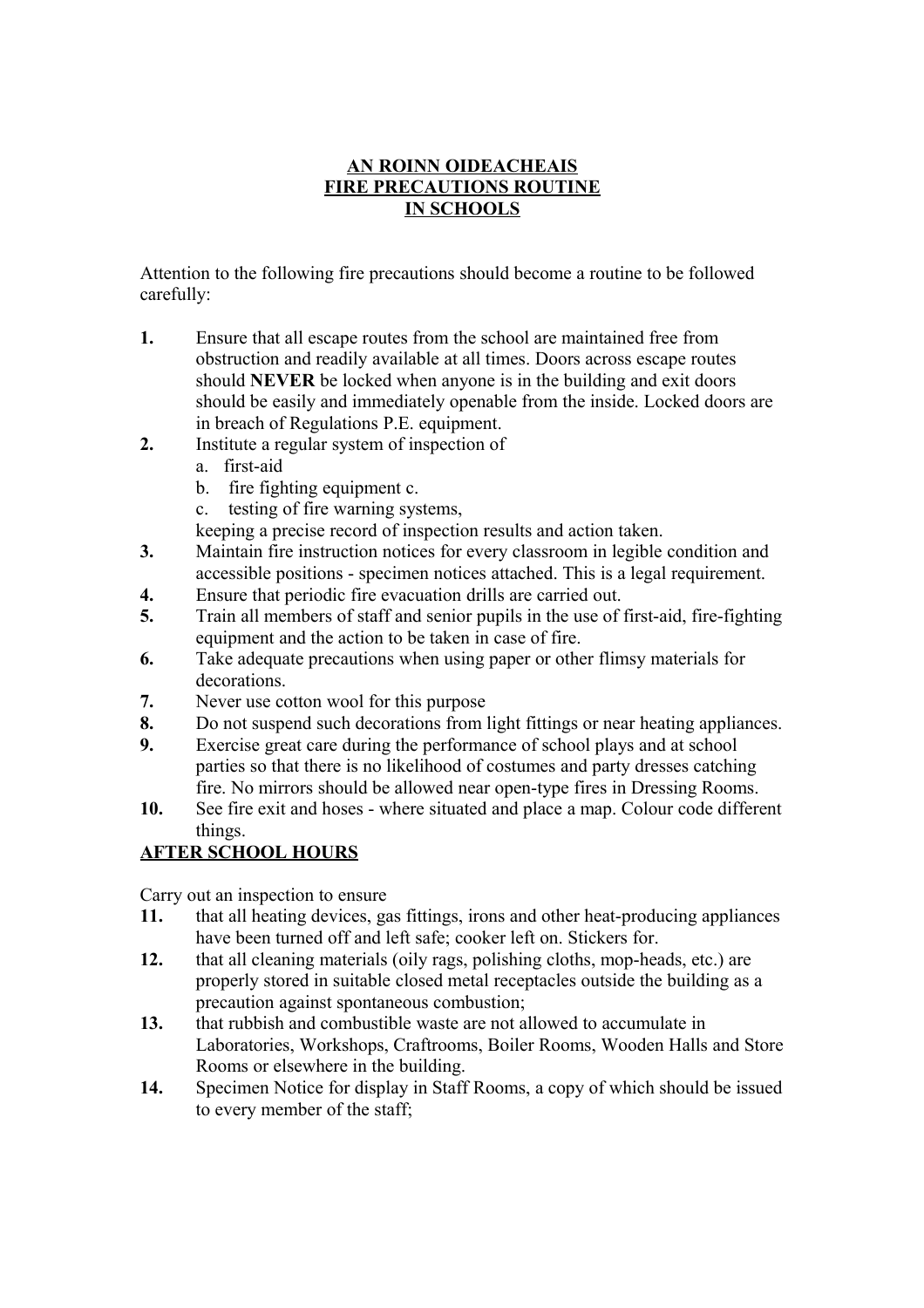### **FIRE INSTRUCTIONS**

**N.B.**

- 1. The Fire Alarm Signal is: **The Fire Bell**
- 2. The Place of Assembly is: **In Front of the Statue at Senior School**
- 3. It is the duty of **ANYONE** discovering a fire to raise the alarm at once and sound the fire warning signal.
- 4. On hearing the Fire Alarm;

The senior teacher in charge will be responsible for ensuring that the Fire Brigade is called immediately. 999

- 5. Persons in charge will take up their registers and marshal the class in an orderly manner to the assembly point by an exit route from the fire.
- 6. Close all doors.
- 7. Other members of staff will immediately make their way to the assembly point.
- 8. Anyone not with their class or group when the alarm sounds will assemble at the assembly point. Teachers will check registers once assembled.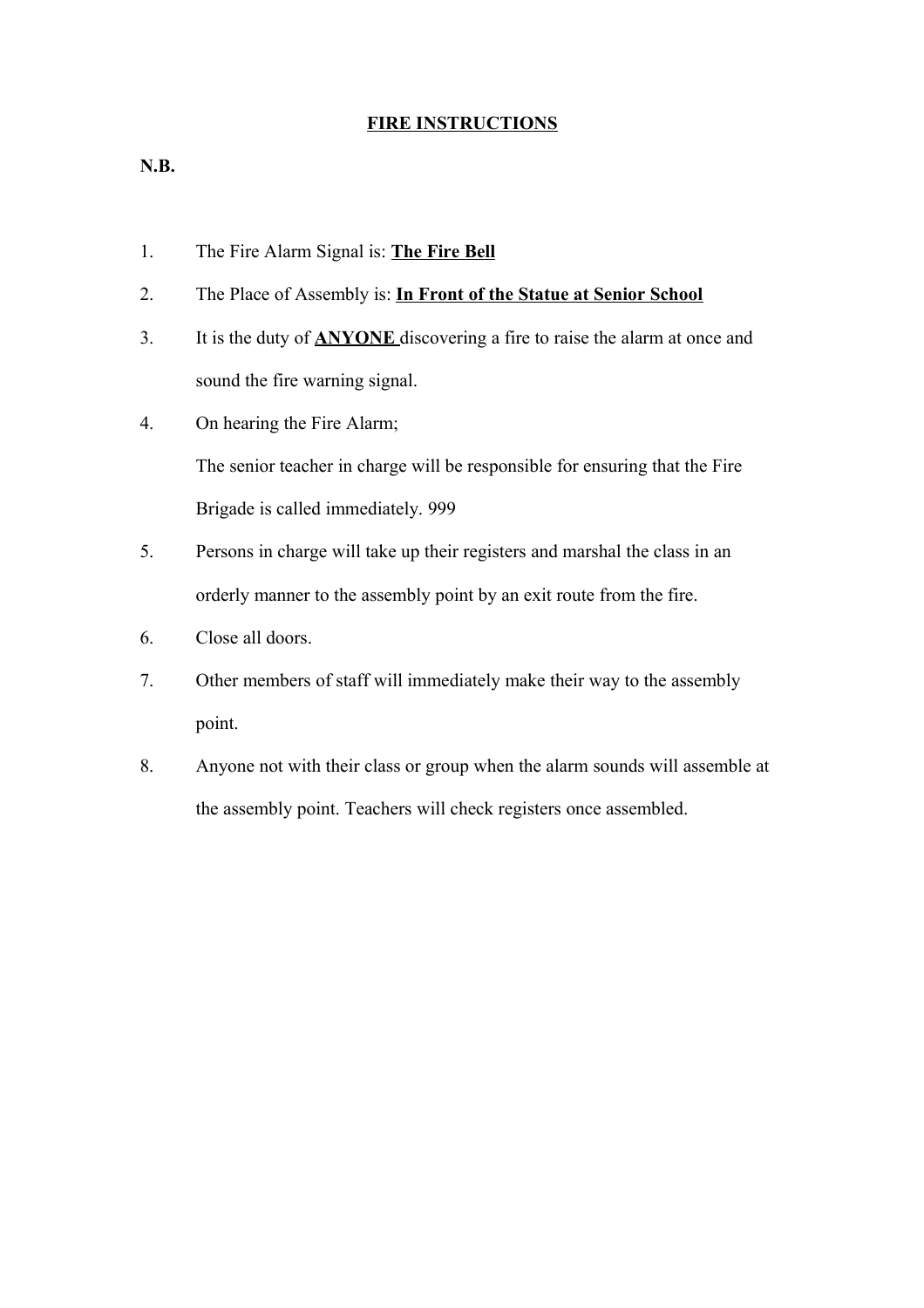#### **NEW INTAKE**

**15.** On the first day of a school term all new entrants, staff and pupils should be conducted over all primary and secondary escape routes, shown the alarm points, where existing, and instructed in the fire routine procedure.

#### **NOTICES**

**16.** Each fire point, where existing, should be indicated conspicuously by a notice worded **FIRE ALARM** followed by appropriate operating instructions.

#### **TEST FIRE DRILLS**

**17.** Test fire drills should be held at least twice per term (N.B.), that is at the beginning of every term and again during the course of each term. Drills should not be allowed to become stereotyped and, where possible, should alternate the exits and routes to be taken to provide against any fire eventuality. For instance a certain area may be presumed to be unusable due to smoke or other cause.

In cases where it is felt that the lack of alternative means of escape from any part of the school premises may constitute a danger or that the existing escape routes are inadequate to handle the number involved, the Local Fire Officer should be informed so that an investigation can be carried out.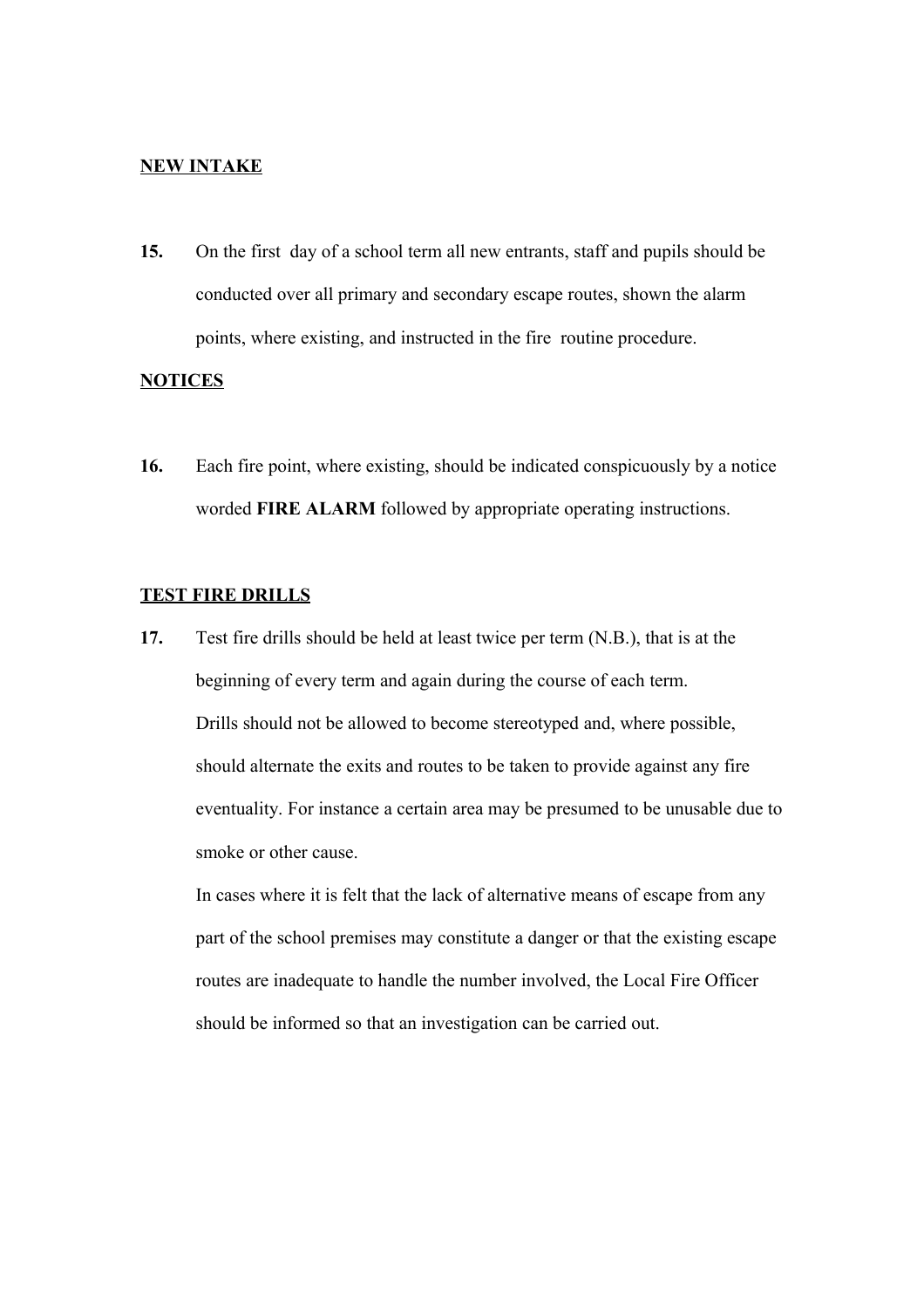**18.** N.B. A record of all fire drills should be kept. It should include details of drills, including date, time, weather conditions, time taken for evacuation, brief description of drill including any difficulties encountered, and any other relevant information

#### **ATTACKING FIRE**

**19.** Circumstances will dictate whether fire fighting operations should be attempted; the important thing to be remembered is that **FIE FIGHTING MUST ALWAYS BE SECONDARY TO LIFE SAFETY.** While small fires, such as a quantity of spilled inflammable liquid in a laboratory can often be dealt with similarly, in the case of a sizeable fire safe evacuation should be of primary concern.

### **FURTHER ADVICE**

- **20.** The Chief Officer of the local fire authority should be consulted by Principal teachers or post holders on any matters regarding fire drills or problems of fire safety in schools.
- **21. Query** if fire in toilet/entrance area exit to be effected through…… windows? If so, practise? Back to issue of windows as hazard? Practise getting out windows when we have proper windows –

#### **Sequence**

**22.** Alarm – call Fire Brigade – Evacuation – Assembly – Roll call Tackle the fire.

#### **Assembly**

- 1. Pupils stand to attention by desks.
- 2. Leave classroom in single file.
- 3. Proceed to assembly point.
- 4. Teacher follows at rear with attendance register.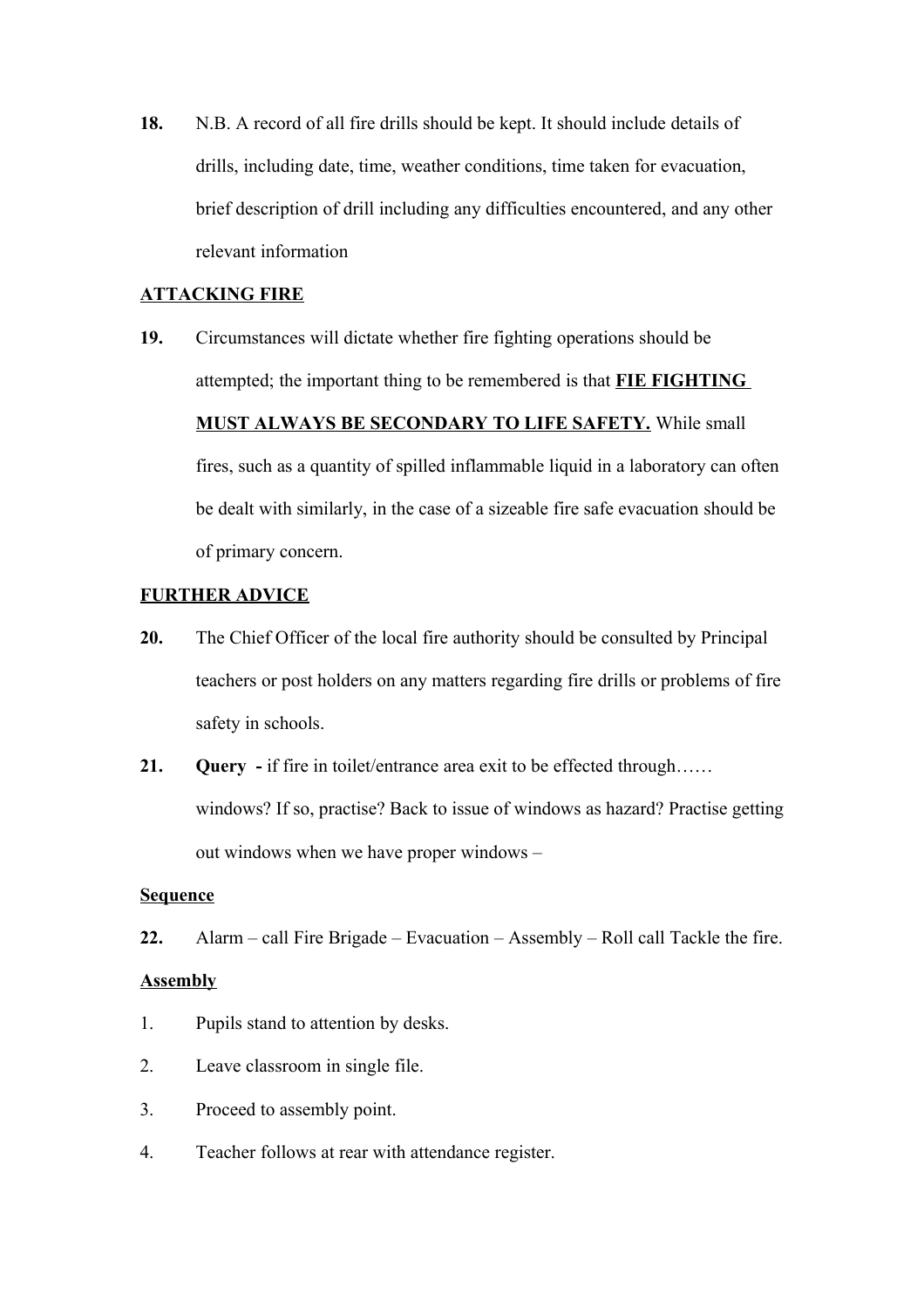- 5. Close all doors behind.
- 6. Talking or laughing are not permitted during evacuation.
- 7. Anyone not in class should go directly to assembly point
- 8. No one to re-enter building except to search for missing persons permission from Principal or Fire Brigade necessary.
- 9. Each class has pre-arranged position at Assembly Point.
- 10. Immediately classes have mustered at place of assembly roll call should be taken – report to Principal. If anyone is missing search to be made by staff.
- 11. Children attend learning support.
- 12. Check toilets.

If all is going well present Statement, if not do the Fire Safety Check and give out sheets on same.

N.B. It is a legal requirements to display these notices – maps, instructions etc. – Fire Alarm Switch.

- 1. Nearest Fire Exit.
- 2. Nearest Fire Hose.
- 3. Check and see if map is displayed beside lights inside door.
- 1. Locked doors are in breach of fire regulations.
- 2. P.E. equipment or any other equipment must never be put near any fire equipment.
- 3. Fire Instructions Regulations that is in hand and there are new Regulations coming.
- 4. Cotton Wool.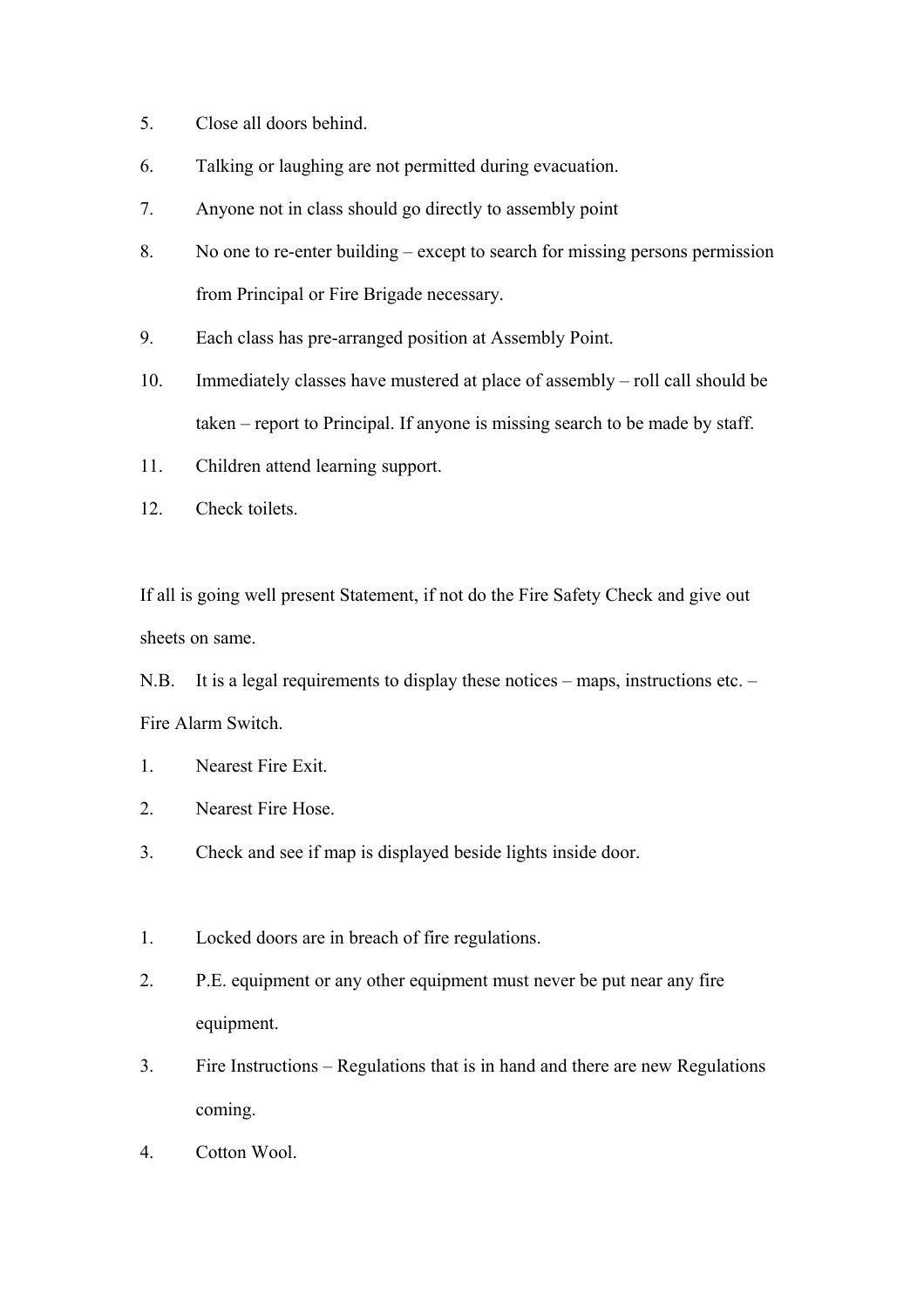- 5. Onus on staff to be aware as our children are so young.
- 6. Date to be set for fire drill..
- 1. All fire equipment must be kept clear at all times.
- 2. Foam spray extinguishers for everything except electricity.
- 3. Dry foam powders extinguishers for everything multi purpose.
- 4. Questioned the practicality of heavy fire extinguishers suggested two smaller ones.
- 5. Arranged the day for demonstration: Wednesday  $14<sup>th</sup>$  October at 2.15 p.m.
- 6. Checked prices of various signs: (a) Fire Alarm sign £6.50

(b) Assembly Point sign - £7.00

(c) Keep Clear sign - No Price

(d) Fire Exit sign - £5.50

(e) Fire Point - No Price

- 7. Child proof holder for fire hose.
- 8. Fire-stop phone: (045) 481401 Contact Martin Malone : (087) 2766747
- 9. £40 for demonstration, refills extra.
- 10. F.S.E.L. Firestop Enterprise Ltd.